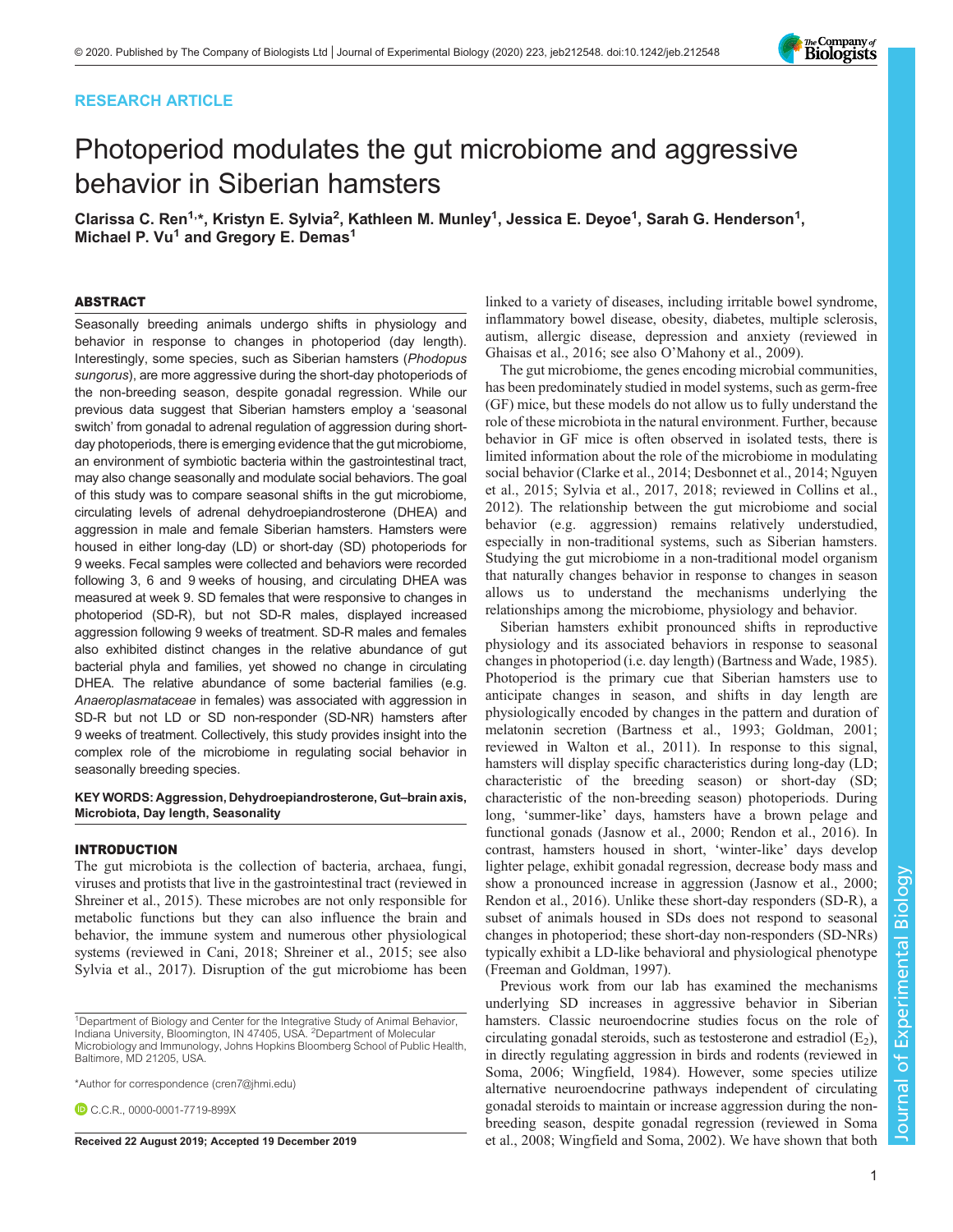male and female Siberian hamsters increase circulating levels of the adrenal hormone dehydroepiandrosterone (DHEA) during SDs [\(Rendon et al., 2015; Scotti et al., 2008\)](#page-11-0). DHEA is an androgen that can pass through the blood–brain barrier and be converted to biologically active androgens and estrogens within brain regions that possess the appropriate steroidogenic enzymes ([Pradhan et al.,](#page-11-0) [2010](#page-11-0); reviewed in [Soma et al., 2015](#page-11-0)). Thus, region-specific metabolism of DHEA to testosterone and/or  $E_2$  likely allows these animals to regulate the neural circuits relevant to aggression during the non-breeding season (reviewed in [Munley et al., 2018; Rendon](#page-11-0) [and Demas, 2016\)](#page-11-0). Taken together, these studies suggest that Siberian hamsters employ a 'seasonal switch' from gonadal regulation of aggression during LDs to adrenal regulation of aggression during SDs.

Because gut microbes produce numerous byproducts that may be involved in physiological and behavioral changes ([Foley et al.,](#page-10-0) [2014](#page-10-0); [Hanstock et al., 2004](#page-10-0); reviewed in [MacFabe, 2015](#page-11-0); [Sylvia and](#page-11-0) [Demas, 2018b\)](#page-11-0), the microbiome may play an important role in mediating this 'seasonal switch' in neuroendocrine mechanisms. Previous work suggests that the gut microbiome may change seasonally and is related to aggressive behavior. Specifically, Siberian hamsters treated with broad-spectrum antibiotics show changes in gut microbial communities that are associated with decreased aggression ([Sylvia et al., 2017](#page-11-0)). The gut microbial composition is also different between dogs classified as aggressive and non-aggressive [\(Kirchoff et al., 2019](#page-11-0)). In addition, other studies suggest that the gut microbiome changes on a seasonal basis. For example, chickens and mice exhibit seasonal shifts in the gut microbiome [\(Cui et al., 2016; Hieke et al., 2019;](#page-10-0) [Wang et al., 2018\)](#page-11-0). Further, body mass correlates with the relative abundance of Proteobacteria, Citrobacter and Firmicutes in LD male Siberian hamsters ([Bailey et al., 2010\)](#page-10-0). While these studies suggest that seasonal shifts in the gut microbiome may modulate social behavior, the specific mechanisms underlying this relationship have yet to be explored.

Moreover, recent work suggests that the gut microbiome can vary substantially between males and females ([Sylvia and Demas, 2018a](#page-11-0); [Sylvia et al., 2017, 2018](#page-11-0); [Vemuri et al., 2018](#page-11-0)). For example, castrated male mice, which are incapable of producing gonadal steroids, exhibit a gut microbiome that more closely resembles that of female than male mice ([Yurkovetskiy et al., 2013](#page-11-0)). In Siberian hamsters, antibiotic treatment is associated with more robust changes in the gut microbiome of males than females; however, repeated antibiotic treatment decreases aggression in a single treatment for females rather than two treatments for males, and aggression returns to baseline levels during the recovery period for males, but not for females ([Sylvia et al., 2017\)](#page-11-0). These findings suggest that studying both sexes is valuable and necessary when investigating the role of the gut microbiome in mediating social behavior.

The goal of the current study was to examine how seasonal changes in photoperiod affect the gut microbiome, circulating DHEA and social behavior of both male and female Siberian hamsters. We hypothesized that 9 weeks of photoperiodic treatment would be sufficient to elicit significant changes in the gut microbial composition of SD-R hamsters compared with LD and SD-NR hamsters. Furthermore, we predicted that seasonal shifts in the gut microbiome would be correlated with changes in physiology (e.g. body mass and serum DHEA levels) and aggressive behavior in a sex-specific manner. Collectively, this study aimed to enhance our understanding of the links among the often separately researched gut microbiome, circulating hormones, photoperiod and behavior across the sexes in a non-traditional system.

#### MATERIALS AND METHODS

# Animal housing and photoperiodic treatment

Male and female adult (2–7 months of age) Siberian hamsters, Phodopus sungorus (Pallas 1773), were group-housed in polycarbonate cages (28×17×12 cm) and raised in LD conditions (light:dark, 16 h:8 h) in a colony maintained at Indiana University. Experimental animals ( $N=26$  males,  $N=26$  females) were moved to a new holding room under LD conditions, individually housed and allowed to acclimate for 1 week. Following the 1 week acclimation period, male and female hamsters were randomly assigned to either the LD ( $N=9$  males,  $N=9$  females; light:dark, 16 h:8 h as above) or SD (N=17 males and N=17 females; light:dark, 8 h:16 h) group and housed for 9 weeks, as outlined in previous studies for this species [\(Rendon et al., 2015](#page-11-0)). For all conditions, relative humidity was 55 $\pm$ 5%, ambient temperature was 20 $\pm$ 2°C, and hamsters had ad libitum access to purified tap water and standard laboratory rodent chow (Lab Diet 5001, PMI Nutrition). All procedures were performed in accordance with the National Institutes of Health Guide for the Care and Use of Laboratory Animals and were approved by the Bloomington Institutional Animal Care and Use Committee (BIACUC) at Indiana University ( protocol no. 16-025).

### Seasonal phenotypes

Seasonal phenotypes were determined following 9 weeks of photoperiodic treatment based on a priori criteria for male and female Siberian hamsters ([Jasnow et al., 2000](#page-10-0); [Rendon et al., 2015](#page-11-0); [Scotti et al., 2007\)](#page-11-0). Starting with the acclimation week, all hamsters and total food intake were weighed weekly, and reproductive tissue mass was recorded at the conclusion of the study. LD hamsters  $(N=18; N=9 \text{ males}, N=9 \text{ females})$  maintained body and reproductive tissue mass and exhibited brown pelage. Of the hamsters placed in SD conditions ( $N=34$ ;  $N=17$  males,  $N=17$  females), 53% of both males and females physiologically responded to changes in photoperiod (SD-R; N=9 males, N=9 females). SD-R hamsters were classified as animals that exhibited ≥5% loss of body mass and gonadal regression (compared with the average testes or ovaries mass of LD animals at week 9). A white pelage was used to help confirm each classification. Animals that did not meet these criteria were classified as SD-NR hamsters. Approximately 47% of males and 47% of females failed to respond to changes in photoperiod (SD-NR;  $N=8$  males,  $N=8$  females). The proportion of SD-NR hamsters in this study is within expectations based on past studies, which found that approximately 30% of Siberian hamsters and other rodents fail to respond to SD conditions ([Goldman, 2001; Gorman](#page-10-0) [and Zucker, 1995;](#page-10-0) [Lynch et al., 1989; Rendon et al., 2017](#page-11-0)).

#### Fecal sampling and microbiome analysis

Fecal samples were obtained from each animal following 0 ( pretreatment), 3, 6 and 9 weeks of photoperiodic housing. Hamsters were removed from their cages and held over a sterile container to collect fecal samples. Hamsters were then returned to their cages. Fecal samples were stored at −80°C until further processing.

DNA was extracted from fecal samples (males:  $N=6$  per treatment group; females:  $N=6$  per treatment group) using a commercially available kit (Maxwell RSC Tissue DNA Kit, Promega, Madison, WI, USA) [\(Sylvia and Demas, 2018a](#page-11-0); [Sylvia et al., 2017](#page-11-0), [2018\)](#page-11-0); 80 μl of TE buffer, 20 μl of RNase A solution and 300 μl of lysis buffer were added to each sample. Samples were then homogenized and centrifuged at 4°C for 5 min at 1200 rpm. The supernatant was used for automated extraction (Maxwell Rapid Sample Concentrator Instrument, Promega). In addition to experimental samples, two negative controls were simultaneously extracted to indicate any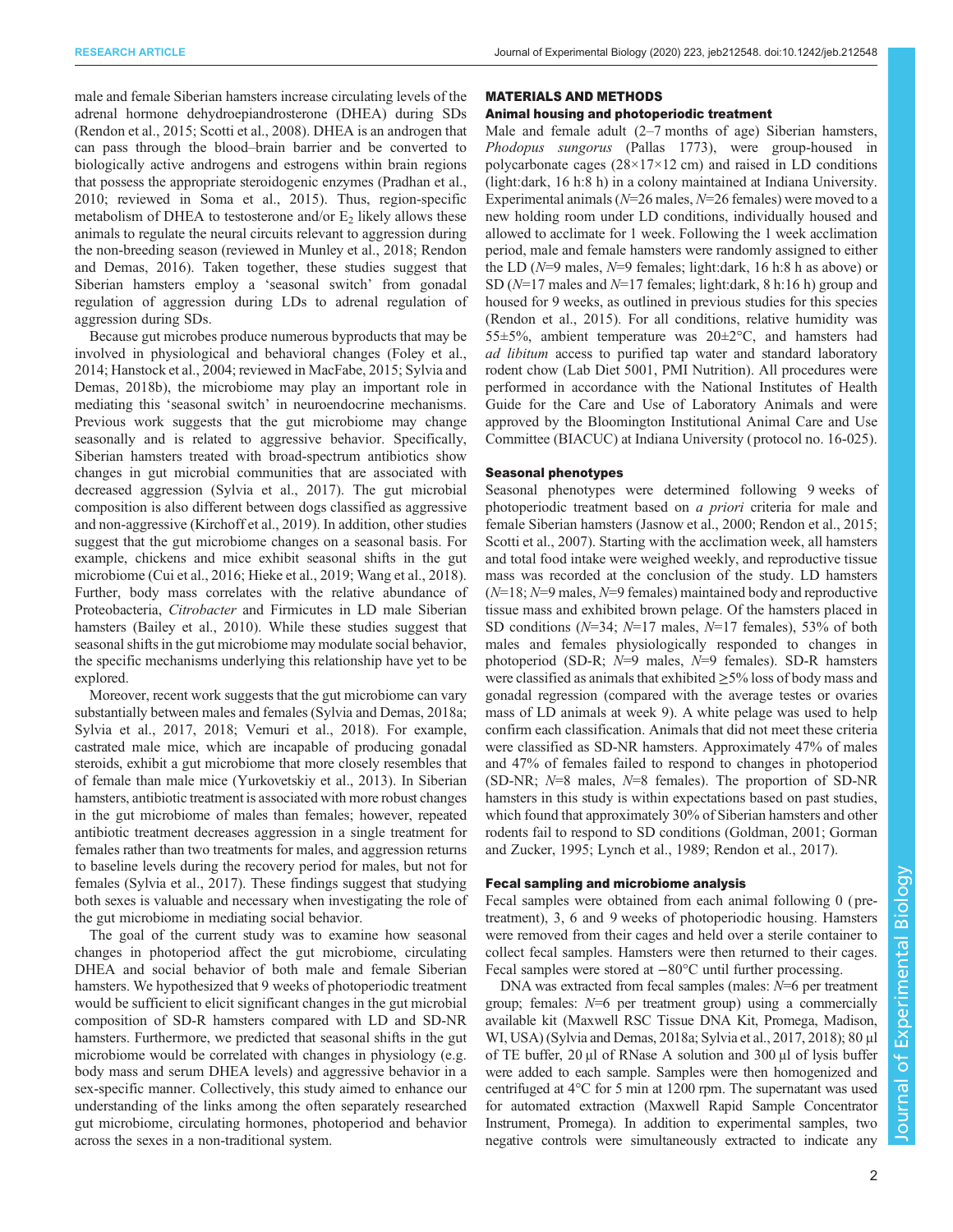contamination (elution buffer only; and TE buffer, RNase A solution and elution buffer all together). The purity and quality of DNA were verified with the Take3 microvolume plate (BioTek, Winooski, VT, USA) and 4200 TapeStation system (Agilent, Santa Clara, CA, USA).

Following Maxwell processing, samples were sent to the Indiana University Center for Genomics and Bioinformatics (Bloomington, IN, USA), where multiplexed amplicon libraries spanning the V4 hypervariable domain of the microbial 16S ribosomal RNA (rRNA) gene were prepared using NEXTflex 16S V4 Amplicon-Seq Library Prep Kit 2.0 (catalog number: NOVA-4203-01, Bioo Scientific, Austin, TX, USA; Earth Microbiome primers 515F-806R). Agencourt AMPure XP Magnetic Beads were used to clean the samples, PCR primers targeting the V4 domain amplified the samples, and the Illumina MiSeq v3 (600 cycle) platform was used to determine sequence information. Operational taxonomic units (OTUs) were determined through Swarm and matched against the Silva database, as described in previous studies ([Armanhi et al.,](#page-10-0) [2016](#page-10-0); [Mahé et al., 2014; Sylvia et al., 2018\)](#page-11-0).

## Behavioral testing and analyses

Behavioral videos were recorded following 0 ( pre-treatment), 3, 6 and 9 weeks of photoperiodic treatment and were analyzed for same-sex aggression, investigation, grooming and scent-marking behaviors using previously outlined methods [\(Jasnow et al., 2000](#page-10-0); [Rendon et al., 2016\)](#page-11-0). Specifically, within the first 2 h of the dark phase, an unfamiliar same-sex intruder  $(N=10 \text{ males}, N=10$ females) was placed into the home cage of the experimental (i.e. resident) hamster ( $N=26$  males,  $N=26$  females), and the animals were allowed to interact for 5 min. Intruders were housed in LD conditions in groups of 2, and intruders were of approximately the same age and mass  $(\pm 10\%)$  as the resident animals with which they were paired. All trials were recorded (Sony HandyCam Digital Camcorder HDR-SR7) under low-illumination red lights.

We scored aggression (latency to first attack and frequency and duration of attacks and chases), investigation (frequency and duration of anogenital and nose-to-nose investigation), grooming (frequency and duration of self-grooming) and scent-marking behaviors (frequency and duration of scent depositing) with ODLog (Macropod Software, Eden Prairie, MN, USA) using previously outlined methods ([Jasnow et al., 2000;](#page-10-0) [Rendon et al., 2015](#page-11-0), [2016](#page-11-0); [Sylvia et al., 2017](#page-11-0)).

#### Tissue collection and blood sampling

All animals were anesthetized with isoflurane vapor following behavioral testing at week 9 to collect a terminal blood sample from the retro-orbital sinus [\(Sylvia et al., 2018\)](#page-11-0). Hamsters were then euthanized using a lethal intraperitoneal injection of ketamine and xylazine mixture in 0.9% saline. Testes (males), ovaries (females), uterine horns (females), epididymal white adipose tissue (males, EWAT; pads surrounding testes and likely metabolically supporting reproductive capabilities) and parametrial white adipose tissue (females, PWAT; pads surrounding ovaries and likely metabolically supporting reproductive capabilities) were removed and weighed [\(Bailey et al., 2017; Carlton and Demas, 2015](#page-10-0); [Jaubert et al., 1995\)](#page-11-0). Blood samples were clotted for 1 h at room temperature, the clots were removed, and the samples were centrifuged at 4°C for 30 min at 2500 rpm. Serum was stored at −20°C until further processing.

## Serum DHEA quantification

Serum DHEA concentration was measured using a commercially available enzyme immunoassay kit (DHEA ELISA kit ADI-901-093, Enzo Life Sciences, Farmingdale, NY, USA; assay sensitivity

2.90 pg ml<sup>-1</sup>). The validity of this assay was determined by comparing male and female Siberian hamster serum samples of varying dilutions with a standard curve generated using reference standards provided by the kit. This assay has some cross-reactivity with sulfated DHEA (30%) and low cross-reactivity with androstenedione (0.73%), androsterone (0.29%), pregnenolone (0.28%) and testosterone (0.10%). All serum samples were run neat or diluted 1:2 or 1:4 with assay buffer to ensure 20–80% binding on a 4-parameter logistic standard curve (Microplate Manager 6 version 6.2, Bio-Rad Laboratories, Hercules, CA, USA). Samples were run in duplicate according to the manufacturer's instructions. Samples from animals of different treatment groups were counterbalanced across two plates from the same kit lot number (05071801). Samples with a coefficient of variability (CV) greater than 20% and a maximum binding less than 20% or greater than 80% were re-analyzed. The inter-assay CV was 12.8% and the average intra-assay CV was 10.9%.

# Statistical analyses

All statistical analyses were performed in R v.1.1.383 ([http://www.](http://www.R-project.org/) [R-project.org/\)](http://www.R-project.org/), and we attributed statistical significance at  $P<0.05$ after controlling for false discovery rate in the case of multiple comparisons ([Verhoeven et al., 2005\)](#page-11-0). Females and males displayed significantly different quantities of several behaviors, including duration and frequency of attacks. Therefore, females and males were separated during statistical analysis. For behavioral analyses, mixed model ANOVA were used to compare the duration or frequency of aggression, investigation, grooming and scentmarking behaviors across treatment groups and time points. If a significant result was found between the interaction of treatment and time, pair-wise relationships were explored using Tukey's honest significant difference *post hoc* tests. For organ mass, body mass and serum DHEA analyses, variance and normality were assessed using Levene's tests and Shapiro–Wilk tests, respectively. If data had both equal variances and a normal distribution, one-way ANOVA were used to compare organ and body mass across treatment groups and time points (male and female body mass, male EWAT mass and paired testes mass) and to compare serum DHEA levels across treatment groups at the week 9 time point. Log transformations were used to transform some data to attain equal variances and normality. If data exhibited a normal distribution, but did not have equal variances, Welch's ANOVA were used (female PWAT mass and uterine horns mass).

Principal coordinates analyses (PCoA) were performed to visualize differences in microbial communities between treatment groups and across time points, and multi-variate non-parametric ANOVA of dissimilarities (PERMANOVA) were run to determine whether microbial communities were affected by treatment, time or an interaction of treatment and time based on Bray–Curtis distance [\(Sze et al., 2014\)](#page-11-0). The Shannon–Wiener index was calculated to determine alpha diversity, and two-way ANOVA were used to determine statistically significant differences in alpha diversity between treatment groups and across time points ([Hill, 1973;](#page-10-0) [Jost,](#page-11-0) [2006\)](#page-11-0). Bray–Curtis dissimilarity scores were calculated across treatments and were converted to percentage differences between groups for a more clear comparison [\(Maziarz et al., 2018\)](#page-11-0). Mixed model ANOVA were used to compare the relative abundance of each phylum and family across treatments and time points. If a significant result was found between the interaction of treatment and time, pair-wise relationships were explored using Tukey's honest significant difference *post hoc* tests. In addition, Spearman's rank correlations were used to assess potential relationships between the relative abundance of bacterial phyla and families, aggressive and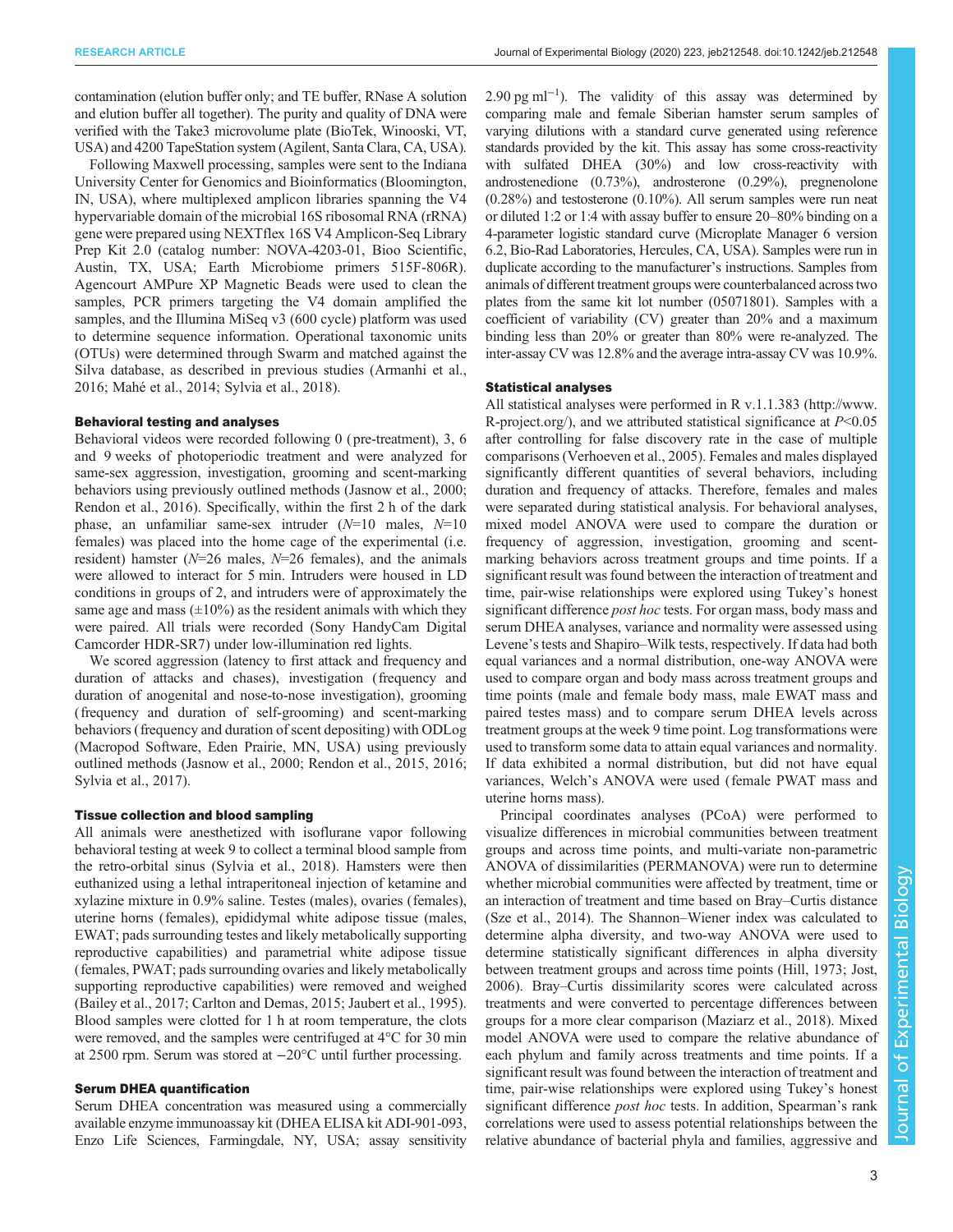non-aggressive social behaviors, serum DHEA levels and body mass for each treatment group and sex at the week 9 time point alone or across all time points.

# RESULTS

# Reproductive phenotypes differ across photoperiod

After 9 weeks of photoperiodic treatment, SD-R males had significantly lower body mass  $(P<0.001$ ; Fig. 1A), paired testes mass ( $P<0.001$ ; Fig. 1B) and EWAT mass ( $P<0.001$ ; Fig. 1C) compared with both LD and SD-NR males. Similarly, SD-R females also had significantly decreased body mass  $(P<0.001)$ ; Fig. 1D), uterine horn mass ( $P<0.001$ ; Fig. 1E) and PWAT mass (P<0.001; Fig. 1F) after 9 weeks of treatment compared with both LD and SD-NR females.

# Photoperiod significantly increases aggression in females, but not in males

The duration of attacks  $(F_{11,52,4}=1.546, P=0.144)$ , number of attacks  $(F_{11,52,8}=1.464, P=0.1735)$  and latency to first attack  $(F_{11,51,8}=1.142, P=0.097)$  in SD-R males were not significantly different from those for SD-NR males and LD males across time [\(Fig. 2](#page-4-0)A,B; [Table S1](http://jeb.biologists.org/lookup/doi/10.1242/jeb.212548.supplemental)).

In comparison, attack duration  $(F_{11,50.5} = 3.107, P = 0.003)$  and number of attacks  $(F_{11,51,1}=2.986, P=0.004)$  in SD-R females were significantly different from those for SD-NR and LD females across time [\(Fig. 2D](#page-4-0),E; [Table S2](http://jeb.biologists.org/lookup/doi/10.1242/jeb.212548.supplemental)). Specifically, at week 9, SD-R females exhibited a longer attack duration than LD and SD-NR females  $(Z=2.852, P=0.041; Fig. 2E)$  $(Z=2.852, P=0.041; Fig. 2E)$  $(Z=2.852, P=0.041; Fig. 2E)$ . SD-R females at week 0 also displayed a significantly higher number of attacks than SD-NR females at week  $0$  ( $P=0.008$ ) and all other groups at later weeks  $(P<0.05$ ; [Fig. 2](#page-4-0)D). Overall, SD-R females had a significantly shorter latency to first attack than SD-NR females  $(F_{2,22.6} = 3.997$ , P=0.033; [Table S2\)](http://jeb.biologists.org/lookup/doi/10.1242/jeb.212548.supplemental).

# Photoperiod does not affect non-aggressive behaviors

The frequency of anogenital sniffing was similar across photoperiodic groups and time in males (treatment:  $F_{2,23}=0.608$ , P=0.553; time:  $F_{3.75}$ =0.473, P=0.702; interaction:  $F_{11.50.8}$ =0.676, P=0.754; [Fig. 2](#page-4-0)C) and females (treatment:  $F_{2,23}=0.955$ , P=0.399; time:  $F_{4,76.1}$ =2.223, P=0.074; interaction:  $F_{11,50.5}$ =1.228, P=0.293; [Fig. 2](#page-4-0)F). Other investigative, grooming and scent-marking behaviors were not different across photoperiodic treatments (data not shown). However, there were differences across time and in the interaction between time and treatment. Specifically, in males and females, the duration and frequency of nose-to-nose sniffing were affected by time (data not shown) and the interaction of time and treatment ([Tables S1](http://jeb.biologists.org/lookup/doi/10.1242/jeb.212548.supplemental) and [S2\)](http://jeb.biologists.org/lookup/doi/10.1242/jeb.212548.supplemental). The duration and frequency of noseto-nose sniffing was higher in SD-NR males, SD-R males, LD females and SD-NR females at baseline (data not shown). However, overall, SD-R males and females tended to remain relatively stable in investigative, scent-marking and grooming behaviors.

# Photoperiod affects microbial diversity in a sex-dependent manner

Based on PERMANOVA analyses, gut microbial communities were not significantly different between the sexes  $(P=0.114)$ . However, all analyses were completed separately for each sex because behavior was significantly different between the sexes. In



Fig. 1. Percentage change in body mass, reproductive tissue mass, and epididymal and parametrial white adipose tissue (EWAT/PWAT) mass following 9 weeks of photoperiodic treatment. Percentage change in (A,D) body mass; (B,E) reproductive tissue mass; and (C,F) EWAT/PWAT mass in male (A–C) and female (D–F) long-day (LD) hamsters, and short-day responsive (SD-R) and non-responsive (SD-NR) hamsters. Bars represent means±s.e.m. (LD: N=9, SD-R: N=9, SD-NR: N=8, for both males and females). An asterisk indicates a statistically significant difference between group means (P<0.001; male and female percentage change in body mass, male paired testes mass and EWAT mass: one-way ANOVA; female uterine horns mass and PWAT mass: Welch's ANOVA).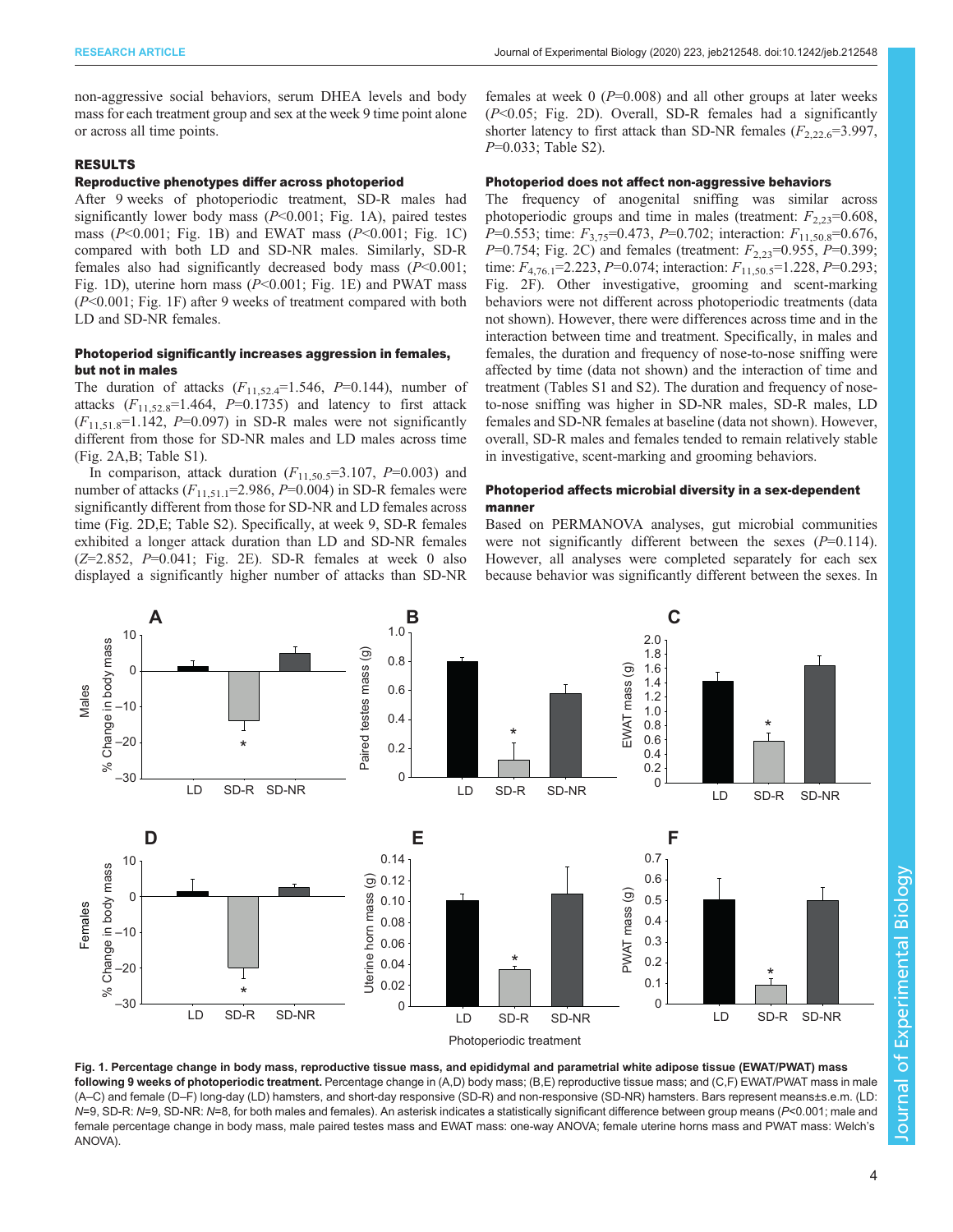<span id="page-4-0"></span>

Fig. 2. Aggressive and non-aggressive social behaviors in male and female hamsters following 3, 6 or 9 weeks of photoperiodic treatment. (A,D) Number of attacks; (B,E) attack duration; and (C,F) frequency of anogenital sniffing in male (A–C) and female (D–F) LD hamsters, SD-R hamsters and SD-NR hamsters. Bars represent means±s.e.m. (LD: N=9, SD-R: N=9, SD-NR: N=8, for both males and females). Bars with different letters represent statistically different group means (P<0.05; mixed model ANOVA).

males, gut microbial communities were not significantly different across photoperiodic groups ( $P=0.182$ ), time points ( $P=0.546$ ) or the interaction between photoperiodic treatment and time  $(P=0.219)$ ; [Fig. 3A](#page-5-0)). Similarly, female gut microbial communities were not different across photoperiodic groups  $(P=0.285)$ , time points  $(P=0.340)$  or the interaction between photoperiodic treatment and time  $(P=0.708; Fig. 3C)$  $(P=0.708; Fig. 3C)$  $(P=0.708; Fig. 3C)$ .

Alpha diversity between males and females was not significantly different (P=0.623; [Fig. 3](#page-5-0)B,D). However, time affected alpha diversity in females, but not males. Specifically, all females at week 9 exhibited higher alpha diversity, regardless of photoperiodic treatment  $(P=0.043; Fig. 3D)$  $(P=0.043; Fig. 3D)$  $(P=0.043; Fig. 3D)$ , but there was no effect of time on alpha diversity in males  $(P=0.244; Fig. 3B)$  $(P=0.244; Fig. 3B)$  $(P=0.244; Fig. 3B)$ .

Interestingly, females and males had comparable beta diversity, according to Bray–Curtis dissimilarity scores. In males, SD-R hamsters were 42.1% different from LD hamsters, SD-R hamsters were 45.3% different from SD-NR hamsters, and LD hamsters were 43.1% different from SD-NR hamsters across all time points. In females, SD-R hamsters were 50.3% different from LD hamsters, SD-R hamsters were 49.9% different from SD-NR hamsters, and LD hamsters were 42.8% different from SD-NR hamsters across all time points. However, Bray–Curtis dissimilarity scores increased over time, especially for SD-NR males and SD-R females. Specifically, SD-NR males at week 3 were 41.3% different from baseline; SD-NR males at week 6 were 45.5% different from baseline; and SD-NR males at week 9 were 60.6% different from baseline. Similarly, SD-R females at week 3 were 42.2% different from baseline; SD-R females at week 6 were 44.9% different from baseline; and SD-R females at week 9 were 74.9% different from baseline.

# Photoperiod and time affect the relative abundance of gut microbes in males and females

Phyla and families in the male and female gut microbiome were similar across photoperiodic treatment groups at week  $0$  ( $P > 0.10$ ). However, specific differences in the relative abundance of gut microbes across time were not consistent within each sex. For example, at week 9, males had a significantly greater relative abundance of Patescibacteria ( $P \le 0.028$ ) than week 0 or week 3 males [\(Fig. 4A](#page-5-0)), whereas SD-R females at week 9 had a greater relative abundance of the phylum Firmicutes  $(P<0.05)$  than LD females at week 9 and all treatment groups at weeks 0, 3 and 6 [\(Fig. 4D](#page-5-0)). Further, SD-NR males at week 9 had a greater relative abundance of Ruminococcaceae than all other treatment groups at weeks 0 and 3 (P<0.05, [Fig. 4B](#page-5-0)). In contrast, SD-R females at week 9 had a higher relative abundance of Ruminococcaceae  $(P<0.05)$  than LD females at week 9 and all treatment groups at weeks 0, 3 and 6 ([Fig. 4](#page-5-0)E). SD-R males at week 9 had a higher relative abundance of Marinfilaceae than all treatment groups at week 0 and 3 ( $P<0.05$ ), and there was a gradual increase in the relative abundance of Marinfilaceae over time in SD-R males compared with LD and SD-NR males ([Fig. 4C](#page-5-0)). The same changes in Marinfilaceae were not seen in females [\(Table S4\)](http://jeb.biologists.org/lookup/doi/10.1242/jeb.212548.supplemental).

The bacterial family Anaeroplasmataceae showed the most pronounced response to photoperiodic treatment in females  $(P=0.007;$  [Fig. 4F](#page-5-0)). Specifically, SD-R females had a higher proportion of Anaeroplasmataceae following 3 weeks of treatment than LD and SD-NR females (SD-R and LD: P=0.028, SD-R and SD-NR: P=0.028; [Fig. 4F](#page-5-0)). At week 9, the relative abundance of Anaeroplasmataceae in SD-R males also appeared to increase, though not significantly, compared with earlier time points  $(P=0.225;$  [Table S3](http://jeb.biologists.org/lookup/doi/10.1242/jeb.212548.supplemental)).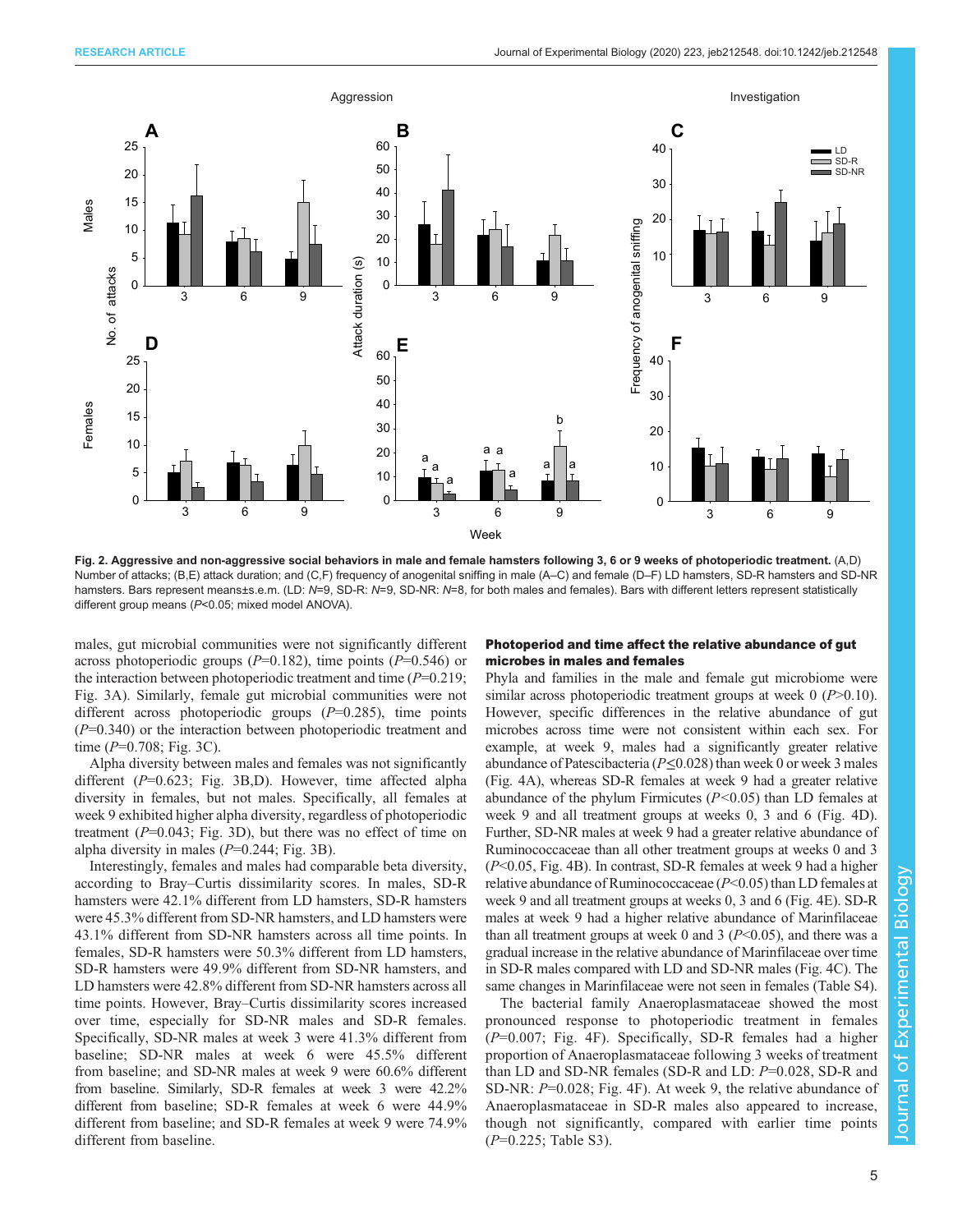<span id="page-5-0"></span>

Fig. 3. Overview of gut microbial communities in male and female hamsters. (A,C) Principal coordinates analyses (PCoAs) of the microbiome in male (A) and female (C) hamsters (LD: N=6, SD-R: N=6, SD-NR: N=6, for both males and females). Data are shown for LD hamsters (circles), SD-NR hamsters (triangles) and SD-R hamsters (squares) following 3, 6 and 9 weeks of treatment (see key). (B,D) Box and whisker plots of Shannon– Wiener diversity across photoperiodic treatment groups (LD, SD-NR and SD-R) and time (weeks 3, 6 and 9) in male (B) and female (D) hamsters. Lines represent the median; boxes represent quartiles; whiskers represent the minimum and maximum Shannon–Wiener diversity values. Outliers are represented as single open circles.

Finally, the following bacterial phyla were significantly different  $(P<0.05)$  across time points in males, regardless of photoperiodic treatment: Bacteroidetes, Cyanobacteria, Firmicutes, Patescibacteria, Proteobacteria, Spirochaetes and Tenericutes

[\(Table S3\)](http://jeb.biologists.org/lookup/doi/10.1242/jeb.212548.supplemental). In addition, the following bacterial phyla were significantly different  $(P<0.05)$  across time points in females, regardless of photoperiodic treatment: Firmicutes and Spirochaetes [\(Table S4\)](http://jeb.biologists.org/lookup/doi/10.1242/jeb.212548.supplemental).



Fig. 4. Relative abundance of bacterial phyla and families that differed in response to photoperiodic treatment and/or time in male and female hamsters. The proportion of bacteria from the phylum Patescibacteria (A), family Ruminococcaceae (B) and family Marinfilaceae (C) showed significant differences across treatments and/or time in male hamsters. The proportion of bacteria from the phylum Firmicutes (D), family Ruminococcaceae (E) and family Anaeroplasmataceae (F) showed significant differences across treatments and/or time in female hamsters. Bars represent means±s.e.m. (LD: N=6, SD-R: N=6, SD-NR: N=6 for both males and females). Bars with different letters represent statistically different group means (P<0.05; mixed model ANOVA).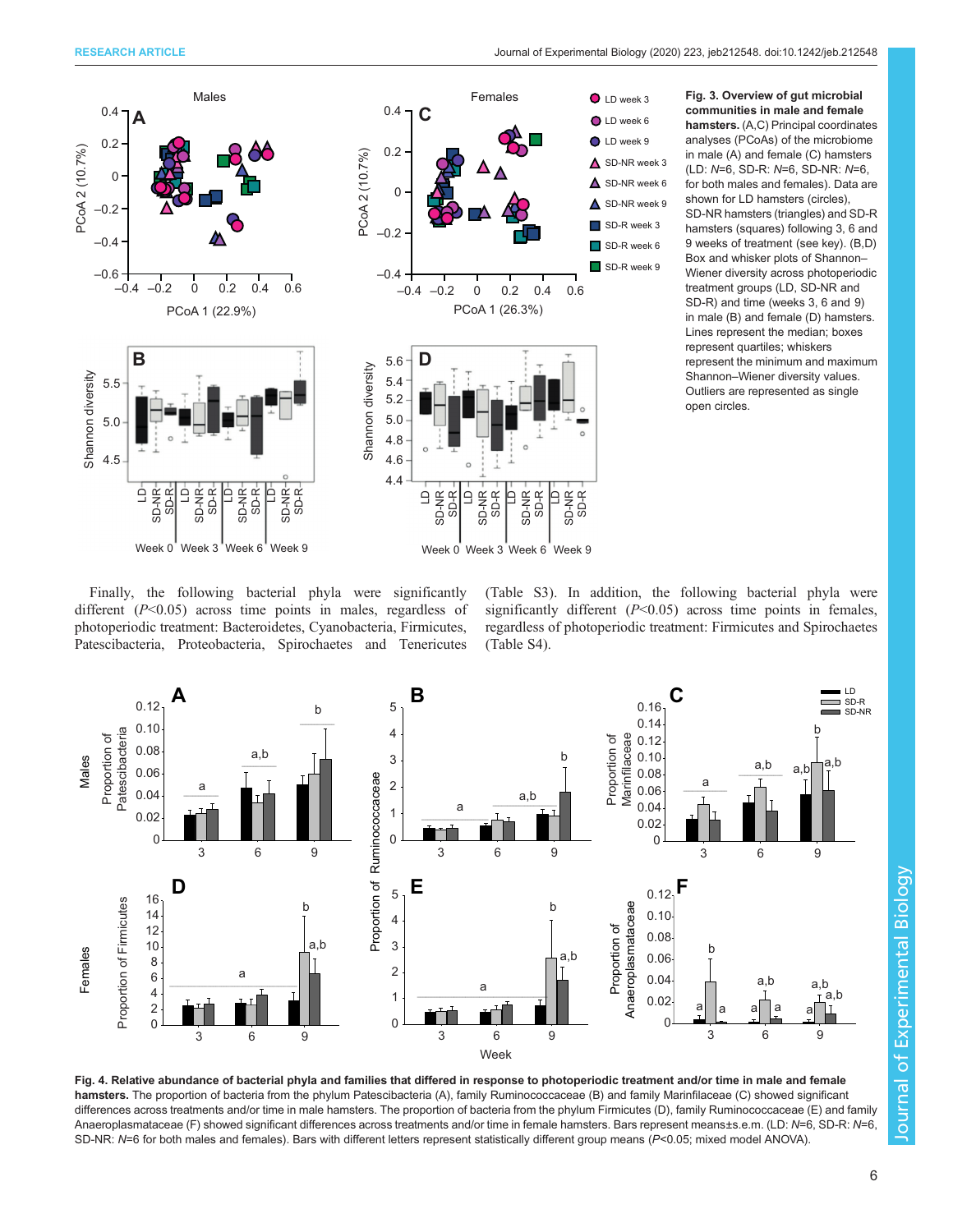

Relative abundance of Patescibacteria

Fig. 5. Correlation between relative abundance of the bacterial phylum Patescibacteria and aggressive behavior in male hamsters after 9 weeks of photoperiodic treatment. (A,B) The relative abundance of Patescibacteria was significantly correlated with the number of attacks in SD-NR males (A), but not in LD or SD-R males (B). (C,D) The relative abundance of Patescibacteria was significantly correlated with attack duration in SD-NR males (C), but not in LD or SD-R males (D). For each treatment group (LD: N=6, SD-R: N=6, SD-NR: N=6), correlation coefficients (ρ) and P-values are shown (Spearman's rank correlations).

# The gut microbiome is correlated with behavior and physiology in a sex-specific manner

In SD-NR males, but not LD or SD-R males at week 9, the relative abundance of Patescibacteria was positively associated with number of attacks ( $p=0.943$ ,  $N=6$ ,  $P=0.017$ ; Fig. 5A,B; Table 1) and attack duration ( $p=0.943$ ,  $N=6$ ,  $P=0.017$ ; Fig. 5C,D). There was no association between number of attacks and the relative abundance of Patescibacteria at week 9 in females ( $\rho$ =0.350,  $N=18$ ,  $P=0.142$ ).

In SD-R females, but not in LD and SD-NR females at week 9, the relative abundance of Anaeroplasmataceae was positively correlated with number of attacks ( $p=0.812$ ,  $N=6$ ,  $P=0.050$ ; [Fig. 6A](#page-7-0),B; [Table 2\)](#page-7-0) and attack duration ( $p=0.421$ ,  $N=6$ ,  $P=0.041$ ; [Fig. 6C](#page-7-0),D; [Table 2](#page-7-0)). At week 9, males showed no statistically significant correlation between

|  |  | Table 1. Correlation between the gut microbiome and behavior of male hamsters |
|--|--|-------------------------------------------------------------------------------|
|  |  |                                                                               |

| Phylum or family     | <b>Behavior</b>                | ρ        | Ν  | P     |
|----------------------|--------------------------------|----------|----|-------|
| All time points      |                                |          |    |       |
| <b>Bacteroidetes</b> | Duration of head neck sniffing | 0.655    | 72 | 0.034 |
|                      | Frequency of scent marking     | $-0.231$ | 72 | 0.049 |
|                      | Frequency of grooming          | 0.339    | 72 | 0.036 |
| Muribaculaceae       | Frequency of scent marking     | $-0.263$ | 72 | 0.023 |
|                      | Frequency of grooming          | 0.348    | 72 | 0.009 |
| Week 9               |                                |          |    |       |
| Spirochaetes         | Frequency of attack            | 0.426    | 18 | 0.014 |
|                      | Duration of attack             | 0.412    | 18 | 0.017 |
| Patescibacteria      | Frequency of attack            | 0.387    | 18 | 0.037 |
| <b>Firmicutes</b>    | Frequency of attack            | 0.266    | 18 | 0.017 |
|                      | Duration of attack             | 0.256    | 18 | 0.033 |
| Ruminococcaceae      | Frequency of attack            | 0.146    | 18 | 0.029 |
| Saccharimonadaceae   | Frequency of attack            | 0.387    | 18 | 0.037 |
| Spirochaetaceae      | Frequency of attack            | 0.464    | 18 | 0.016 |
|                      | Duration of attack             | 0.409    | 18 | 0.018 |

Correlation coefficients ( $\rho$ ), number of animals (N) and P-values (P) for correlations between the relative abundance of bacterial phyla and families and behavior of male hamsters across all time points and following 9 weeks of treatment. Only significant correlations  $(P< 0.05$ , Spearman's rank correlations) are shown.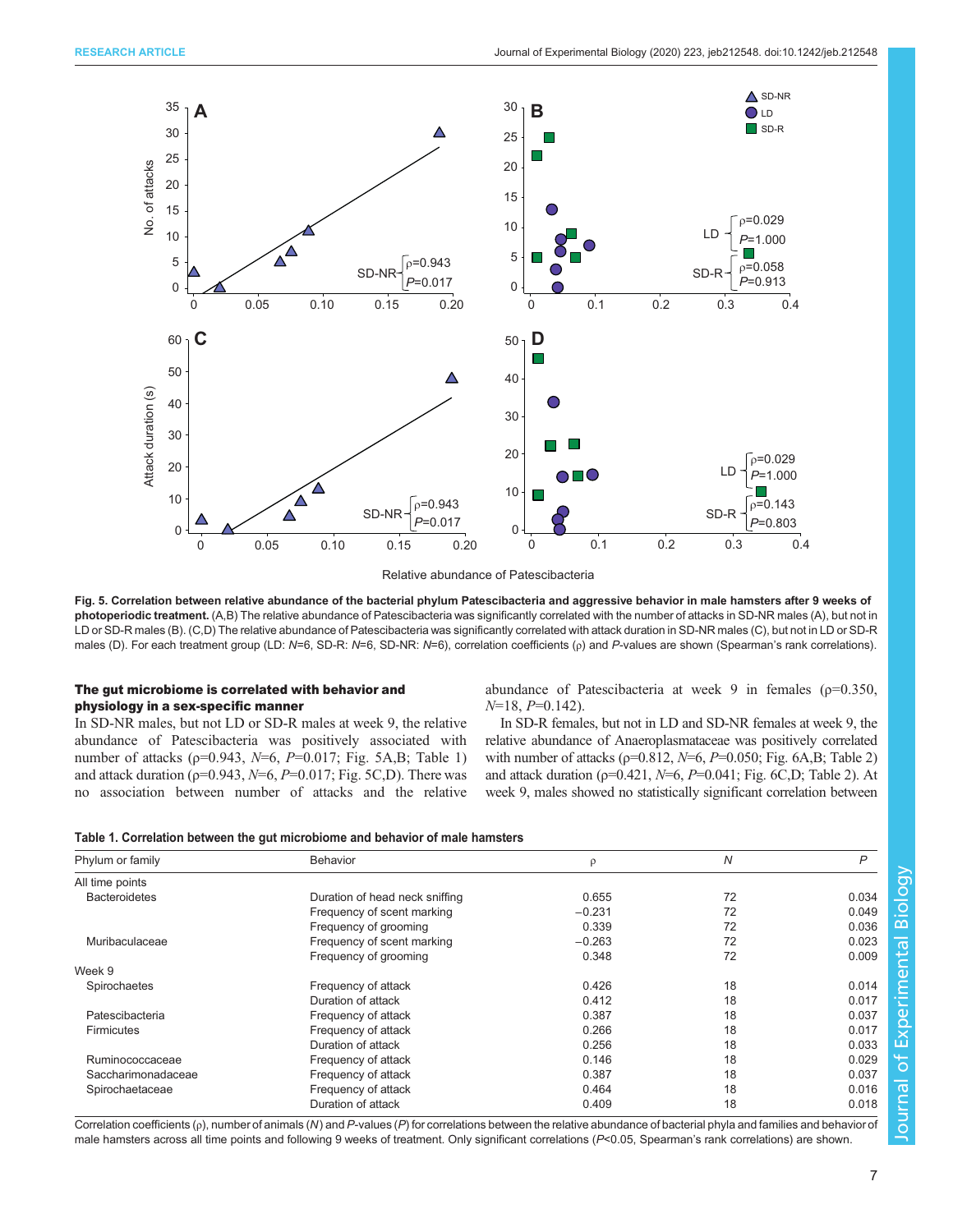<span id="page-7-0"></span>

Relative abundance of Anaeroplasmataceae

Fig. 6. Correlation between relative abundance of the bacterial family Anaeroplasmataceae and aggressive behavior in female hamsters after 9 weeks of photoperiodic treatment. (A,B) The relative abundance of Anaeroplasmataceae was significantly correlated with the number of attacks in SD-R females (A), but not in LD or SD-NR females (B). (C,D) The relative abundance of Anaeroplasmataceae was significantly correlated with attack duration in SD-R females (C), but not in LD or SD-NR females (D). For each treatment group (LD: N=6, SD-R: N=6, SD-NR: N=6), correlation coefficients (ρ) and P-values are shown (Spearman's rank correlations).

the relative abundance of Anaeroplasmataceae and number of attacks (ρ=−0.048,  $N=18$ ,  $P=0.510$ ) or duration of attacks (ρ=0.126,  $N=18$ ,  $P=0.776$ ). Additionally, the relative abundance of Anaeroplasmataceae was negatively associated with body mass across all time points in females ( $p=-0.307$ ,  $N=18$ ,  $P=0.007$ ; [Table 3\)](#page-8-0).

Serum DHEA levels in males and females were similar across groups after 9 weeks of photoperiodic treatment (males, P=0.692; females,  $P=0.463$ ; [Table S5\)](http://jeb.biologists.org/lookup/doi/10.1242/jeb.212548.supplemental). However, serum DHEA levels were significantly correlated with number of attacks ( $\rho$ =0.796,  $N$ =14,  $P<0.001$ ; [Fig. 7A](#page-8-0)), duration of attacks ( $p=0.733$ ,  $N=14$ ,  $P=0.003$ ;

| Phylum or family   | Behavior                        | ρ        | Ν  | P     |
|--------------------|---------------------------------|----------|----|-------|
| All time points    |                                 |          |    |       |
| Anaeroplasmataceae | Duration of attack              | 0.448    | 72 | 0.036 |
|                    | Frequency of attack             | 0.435    | 72 | 0.028 |
|                    | Latency to first attack         | $-0.312$ | 72 | 0.027 |
| Elusimicrobiaceae  | Duration of head/neck sniffing  | $-0.189$ | 72 | 0.020 |
|                    | Frequency of head/neck sniffing | $-0.184$ | 72 | 0.025 |
| Week 9             |                                 |          |    |       |
| Anaeroplasmataceae | Frequency of attack             | 0.707    | 18 | 0.003 |
|                    | Duration of attack              | 0.716    | 18 | 0.004 |
|                    | Latency to first attack         | $-0.551$ | 18 | 0.032 |
| Elusimicrobiaceae  | Duration of head/neck sniffing  | $-0.398$ | 18 | 0.043 |
|                    | Frequency of head/neck sniffing | $-0.369$ | 18 | 0.028 |
| Euryarchaeota      | Duration of attack              | 0.331    | 18 | 0.015 |

Correlation coefficients ( $\rho$ ), number of animals (N) and P-values (P) for correlations between the relative abundance of bacterial phyla and families and behavior of female hamsters across all time points and following 9 weeks of treatment. Only significant correlations (P<0.05, Spearman's rank correlations) are shown.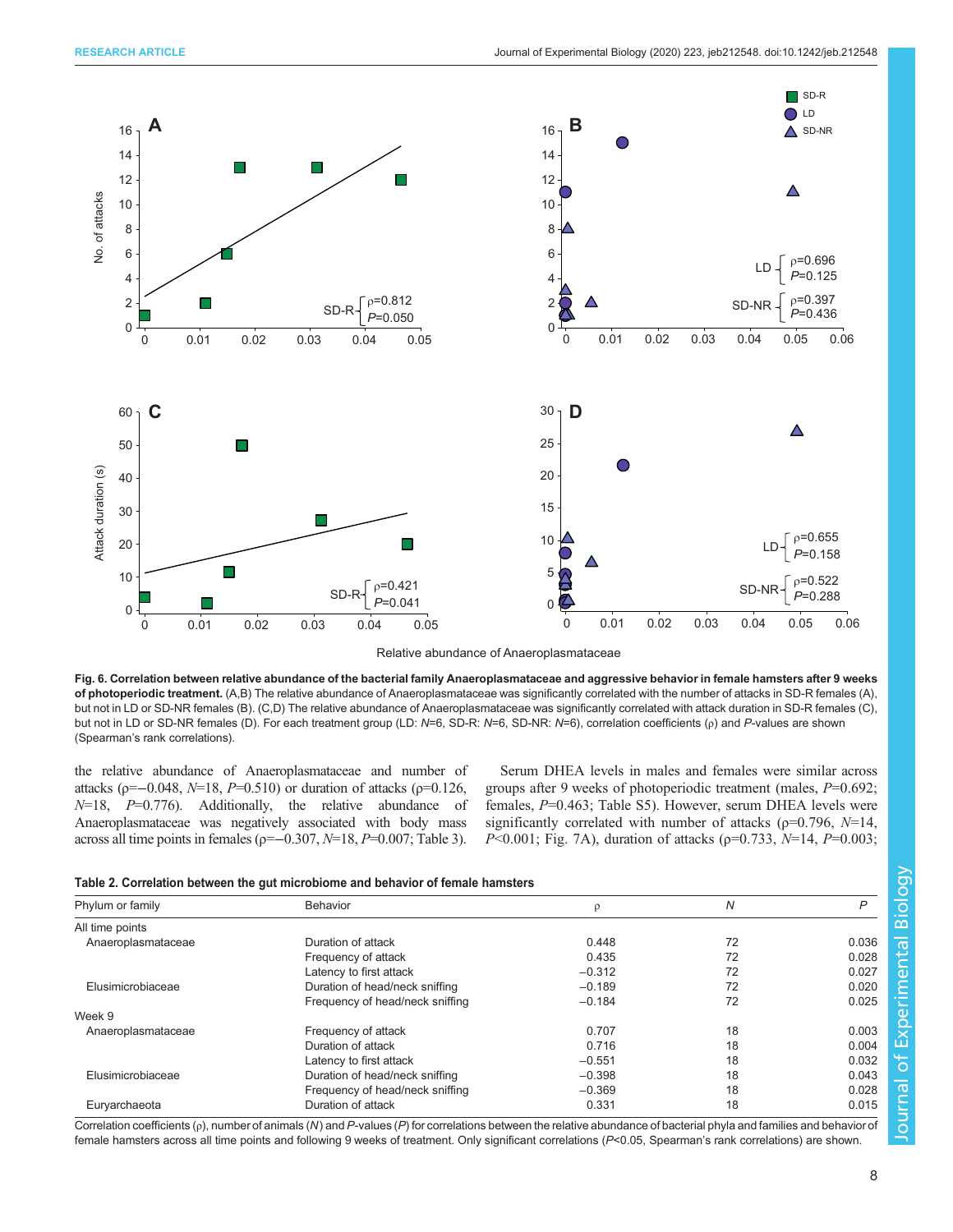#### <span id="page-8-0"></span>Table 3. Correlations between phyla and families of bacteria and body mass in females and males

|                      | Females  |    |          | <b>Males</b> |    |       |
|----------------------|----------|----|----------|--------------|----|-------|
| Phylum or family     | ρ        | Ν  | P        | ρ            | N  | P     |
| Anaeroplasmataceae   | $-0.307$ | 18 | $0.007*$ | $-0.127$     | 18 | 0.902 |
| <b>Bacteroidetes</b> | 0.040    | 18 | $0.032*$ | $-0.251$     | 18 | 0.334 |
| Cyanobacteria        | $-0.253$ | 18 | $0.017*$ | $-0.304$     | 18 | 0.058 |
| Muribaculaceae       | 0.038    | 18 | $0.030*$ | $-0.280$     | 18 | 0.092 |
| Patescibacteria      | $-0.098$ | 18 | $0.024*$ | 0.043        | 18 | 0.321 |
| Proteobacteria       | $-0.201$ | 18 | $0.017*$ | 0.034        | 18 | 0.887 |
| Saccharimonadaceae   | $-0.098$ | 18 | $0.024*$ | 0.043        | 18 | 0.321 |
| Tannerellaceae       | $-0.015$ | 18 | $0.024*$ | $-0.185$     | 18 | 0.896 |
| Tenericutes          | $-0.089$ | 18 | $0.026*$ | $-0.155$     | 18 | 0.280 |

Correlation coefficients ( $\rho$ ), number of animals (N) and P-values (P) for correlations between the relative abundance of bacterial phyla and families and body mass of female and male hamsters following 9 weeks of treatment. An asterisk indicates a significant correlation (P<0.05, Spearman's rank correlations). Only significant correlations are shown for females. The same correlations are shown for males as a comparison, but none of these associations were significant.

Fig. 7B) and relative abundance of Patescibacteria ( $\rho$ =0.506, N=14, P<0.001; Fig. 7C) in males at week 9. Similar associations were not found in females at week 9 ([Table S6](http://jeb.biologists.org/lookup/doi/10.1242/jeb.212548.supplemental)).

# **DISCUSSION**

Previous work in our laboratory has demonstrated that seasonal changes in photoperiod cause a reduction in body mass, gonadal regression and increased aggression in SD-R Siberian hamsters. The 'seasonal switch' hypothesis, which suggests that Siberian hamsters switch from gonadal to adrenal regulation of aggression during SD conditions, helps to explain how SD-R hamsters are physiologically capable of increasing aggression during the non-breeding season. While it is unclear whether the gut microbiome plays a role in regulating this pathway, seasonal changes in the gut microbiome have been linked to decreases in body mass in SD-R male hamsters [\(Bailey et al., 2010](#page-10-0)). Several studies have provided evidence that the gut microbiome is sexually dimorphic, but the effect of photoperiod on the gut microbiome has yet to be studied in female hamsters. Here, we tested the hypothesis that photoperiodic changes in the gut microbiome affect circulating hormones and aggressive behavior in sex-specific ways.

We found that aggression increased in SD-R females, but not SD-R males at week 9. While photoperiod did not have an effect on overall gut microbial communities or beta diversity in either sex, it altered the relative abundance of specific bacterial phyla and

families in the gut microbiome in a sex-specific manner. In males, the relative abundance of the phylum Patescibacteria increased over time, independent of treatment group; the relative abundance of the family Ruminococcaceae increased in SD-NR hamsters over time; and the relative abundance of the family Marinfilaceae increased in SD-R hamsters over time. In females, the relative abundance of the phylum Firmicutes and the family Ruminococcaceae increased in SD-R hamsters over time, and the relative abundance of the family Anaeroplasmataceae increased in SD-R hamsters following 3 weeks of treatment. Interestingly, the relative abundance of Patescibacteria was correlated with aggression at week 9 in SD-NR males, but not in LD males, SD-R males or females. Additionally, the relative abundance of Anaeroplasmataceae was correlated with aggression at week 9 in SD-R females, but not in LD females, SD-NR females or males. Finally, while SD-R males and females showed no changes in serum DHEA levels, DHEA levels at week 9 were correlated with aggression in males but not females. Collectively, these findings suggest that the gut microbiome interacts with the brain and/or periphery to modulate increased non-breeding aggression in a sex-specific manner. Further studies are necessary, however, to investigate the potential mechanisms underlying seasonal changes in the gut microbiome, circulating hormones and aggressive behavior.

# Effects of photoperiod on reproductive physiology and behavior

Consistent with previous studies, we found that exposure to SD photoperiods resulted in reductions in body mass and reproductive tissue mass in male and female SD-R hamsters relative to SD-NR and LD hamsters [\(Bailey et al., 2010](#page-10-0); [Jasnow et al., 2000;](#page-10-0) [Navara](#page-11-0) [et al., 2007](#page-11-0); [Rendon et al., 2015\)](#page-11-0). In addition, we found that SD-R males and females exhibited increased aggression in response to photoperiodic treatment, though some of these changes were not statistically significant ([Rendon et al., 2015](#page-11-0); [Scotti et al., 2007\)](#page-11-0). It is possible we did not observe differences in some measures of aggression between treatment groups because of our smaller sample sizes compared with past studies ([Bedrosian et al., 2012;](#page-10-0) [Rendon](#page-11-0) [et al., 2016\)](#page-11-0).

Moreover, we did not find any effect of photoperiod on postbehavior serum DHEA levels following 9 weeks of treatment. While the 'seasonal switch' hypothesis proposes that SDs upregulate the hypothalamic–pituitary–adrenal (HPA) axis and increase serum DHEA, we have also shown that aggressive behavior alone can decrease DHEA levels in SD animals ( presumably due to conversion to other biologically active steroids; [Rendon and Demas,](#page-11-0)



Fig. 7. Correlation between serum DHEA concentration and the gut microbiome and aggressive behavior in male hamsters following 9 weeks of photoperiodic treatment. (A,B) Serum DHEA concentration was significantly correlated with the number of attacks (A) and attack duration (B) in males. (C) The correlation between serum DHEA concentration and the relative abundance of Patescibacteria in males tended towards significance. For each treatment group (LD: N=4, SD-R: N=6, SD-NR: N=4), correlation coefficients (ρ) and P-values are shown (Spearman's rank correlations).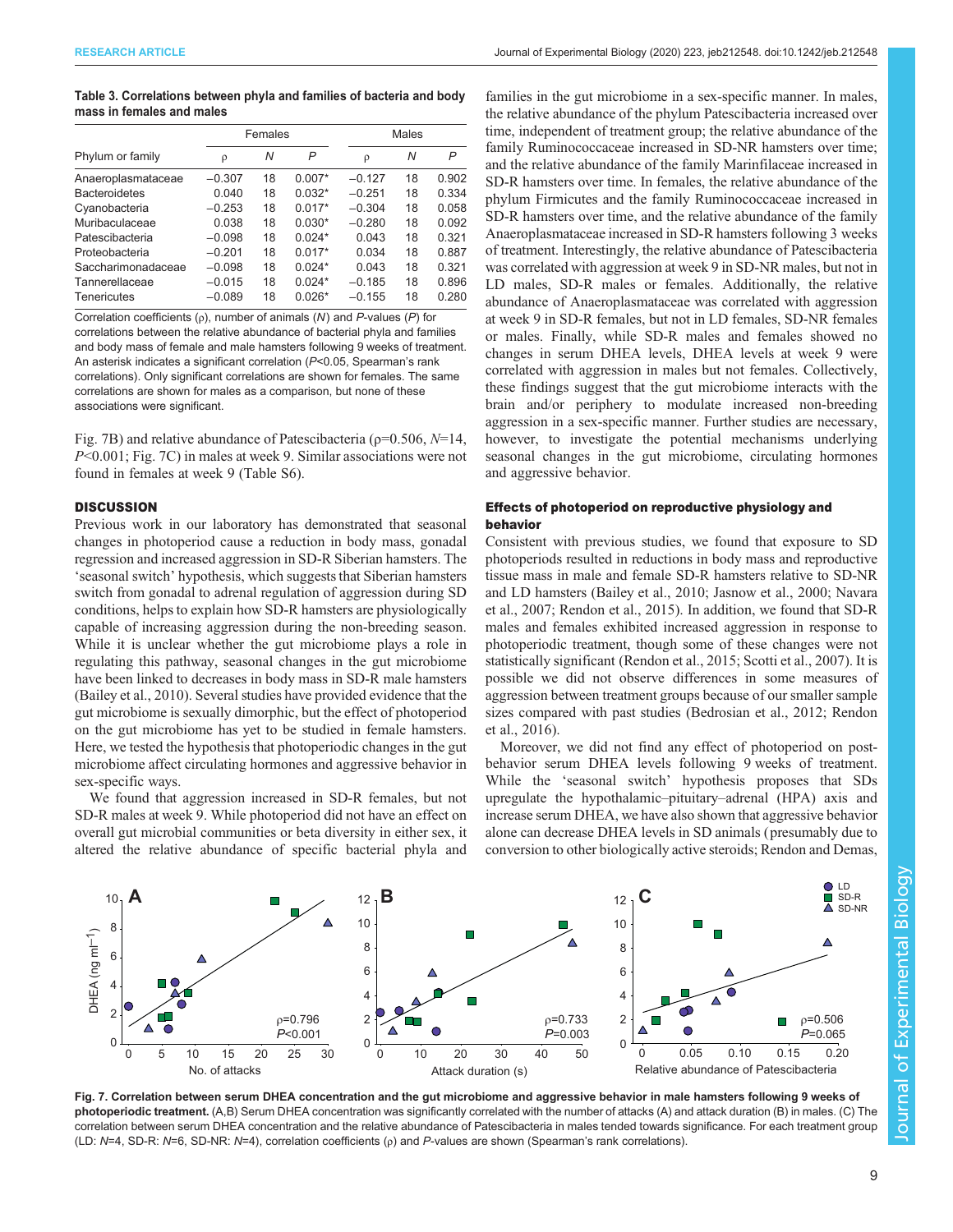[2016](#page-11-0)). Therefore, it is possible that SD-R hamsters had elevated DHEA concentrations prior to behavioral testing, and that engaging in aggressive behaviors decreased circulating DHEA in these animals relative to the other treatment groups. This physiological response may explain why serum DHEA levels appear unchanged after behavioral testing. Although basal DHEA levels were not measured in this study, the observed changes in post-behavior serum DHEA match those of previous studies [\(Rendon and Demas,](#page-11-0) [2016](#page-11-0); [Scotti et al., 2009](#page-11-0)). Collectively, these results suggest that DHEA acts as a precursor to increase circulating testosterone and  $E<sub>2</sub>$ in SD-R hamsters following an aggressive interaction. Furthermore, changes in serum DHEA concentration before and after behavioral testing suggest that there are rapid effects of steroid hormones on aggression (reviewed in [Heimovics et al., 2015;](#page-10-0) [Navara et al., 2007\)](#page-11-0).

## Seasonal changes and sexual dimorphism in the gut microbiome

Past studies suggest that there may be sex differences in the gut microbiome's response to photoperiod, though to varying degrees [\(Bailey et al., 2010; Davenport et al., 2014](#page-10-0); [Hieke et al., 2019](#page-10-0); [Wang](#page-11-0) [et al., 2018](#page-11-0)). In the current study, photoperiod differentially affected bacterial diversity and the relative abundance of bacteria in the male and female gut, further suggesting that the gut microbiome may play a role in sex-specific seasonal changes. Specifically, at week 9, female but not male hamsters exhibited increased gut microbial diversity compared with earlier time points; and at week 3, the relative abundance of Anaeroplasmataceae was significantly higher in SD-R females than in LD and SD-NR females, but no differences were found in males. Interestingly, young female and male mice have similar gut microbial compositions, with the exception of the bacterial family Anaeroplasmataceae ([Leclercq et al., 2017\)](#page-11-0), suggesting the potential for a conserved sex-specific importance of Anaeroplasmataceae in the gut microbiome. Previous work suggests that bacteria from the family Anaeroplasmataceae aid in carbohydrate, purine and pyrimidine metabolism in some mammals [\(Petzel et al., 1989](#page-11-0)).

Moreover, the observed sex-specific response to photoperiodic treatment may be, in part, due to differences in sensitivity to environmental changes and stress. In CF-1 mice subjected to stress from restraint and forced swim sessions, Ruminococcus gnavus increased in females, but the opposite effects were found in males [\(Tsilimigras et al., 2018\)](#page-11-0), suggesting that even short-term stressors can alter the profile of gut microbial communities in sex-specific ways ([Bharwani et al., 2016](#page-10-0); [Desbonnet et al., 2015](#page-10-0); [Foster et al.,](#page-10-0) [2017](#page-10-0); [Galley et al., 2014\)](#page-10-0). In the current study, we found differences in the gut microbiome that were unrelated to changes in photoperiod (e.g. differences in the microbiome over time). Because differences in the gut microbiome over time were observed in all photoperiodic treatment groups, these results suggest that stress may have impacted the gut microbiome. Though previous work in our lab has shown that general handling and manipulation does not significantly impact the gut microbiome ([Sylvia et al., 2017\)](#page-11-0), future work should further investigate how the potential stress of photoperiodic treatment and repeated handling may affect the gut microbiome.

Not only does the microbiome change in response to photoperiod in SD-R males but also SD-NR males exhibit differences in the microbiome at week 9 (e.g. higher relative abundance of Ruminococacceae). This finding suggests that SD-R and SD-NR males likely have distinct microbiota, and future work should investigate the mechanisms by which the microbiome of SD responders and non-responders differ over time.

# Potential mechanisms mediating relationships among seasonal changes in photoperiod, the gut microbiome and aggression

In the current study, we found that the relative abundance of bacteria (e.g. Anaeroplasmataceae, Ruminococcaceae and Patescibacteria) was positively associated with aggression in a sex-specific manner. Specifically, we found that in females, the relative abundance of Anaeroplasmataceae, a family in the phylum Tenericutes, was positively associated with aggression in SD-R hamsters and negatively associated with body mass, but this same relationship was not found in males. Further, the relative abundance of Ruminococcaceae and Patescibacteria were positively associated with aggression in male but not female hamsters. These data suggest that Anaeroplasmataceae, Ruminococcaceae and Patescibacteria may play sex-specific roles in regulating seasonal changes in body mass and behavior.

Little is known, however, about the precise role of many bacteria in regulating behavior. For example, Patescibacteria are presumed to be either symbiotic or parasitic, suggesting the need for further investigation into the function of these specific microbes ([Cui et al.,](#page-10-0) [2019; Frey et al., 2016;](#page-10-0) [Lopez-Fernandez et al., 2018](#page-11-0); [Sánchez-Osuna](#page-11-0) [et al., 2017\)](#page-11-0). We have previously shown that the relative abundance of Tenericutes is associated with increased aggression in male and female Siberian hamsters treated with a broad-spectrum antibiotic [\(Sylvia et al., 2017](#page-11-0)), suggesting that shifts in the relative abundance of these families and phyla (induced by either photoperiodic changes or antibiotics) are likely linked to aggression. Other Tenericutes (e.g. Anaeroplasma) have been associated with increased levels of immunoglobulin A ([Beller et al., 2019\)](#page-10-0), suggesting that the immune system may also play a role in the mechanisms regulating aggression. Interestingly, Ruminococcaceae, a family in the phylum Firmicutes, has also been associated with immunoglobulin A production and anti-inflammatory properties [\(Dowhaniuk et al.,](#page-10-0) [2019; Ingham et al., 2019\)](#page-10-0). However, Ruminococcaceae is best known for its role in producing butyrate, a short-chain fatty acid (SCFA) that serves as the main energy source of colonocytes, reduces inflammation and regulates gene expression [\(Koh et al., 2016](#page-11-0); [Zhuang et al., 2019\)](#page-11-0). Increased SCFA levels from a high carbohydrate diet increase aggressive and anxiety-like behaviors in rats, suggesting that microbial metabolites may also contribute to aggressive behavior [\(Hanstock et al., 2004](#page-10-0); reviewed in [MacFabe, 2015\)](#page-11-0). The link between microbial metabolites, immune mediators and behavior is further supported by *Bacteroides fragilis*, a species within the phylum Bacteroidetes (associated with investigation and grooming in males in the current study) that alters gut metabolites, targets intestinal junctions through cytokines and modulates anxiety-like, locomotor and social behavior ([Desbonnet et al., 2014; Hsiao et al., 2013](#page-10-0); [Sharon et al., 2014](#page-11-0)). Finally, because melatonin plays an important role in modulating seasonal changes in physiology and behavior [\(Jasnow et al., 2000;](#page-10-0) [Rendon et al., 2015](#page-11-0)) and melatonin has been shown to influence the gut lining ([Sommansson et al., 2013](#page-11-0)), it too may mediate seasonal shifts in the gut microbiome. Collectively, these findings suggest that seasonal changes in the gut microbiome may modulate aggression via peripheral and/or central neuroendocrine mechanisms, and further investigation into the function of specific microbes is needed.

# **Conclusions**

The current study provides evidence that photoperiod is related to sex-specific changes in the gut microbiome and aggression and that the gut microbiome may be one component of the 'seasonal switch' hypothesis. In addition, our data support the idea that several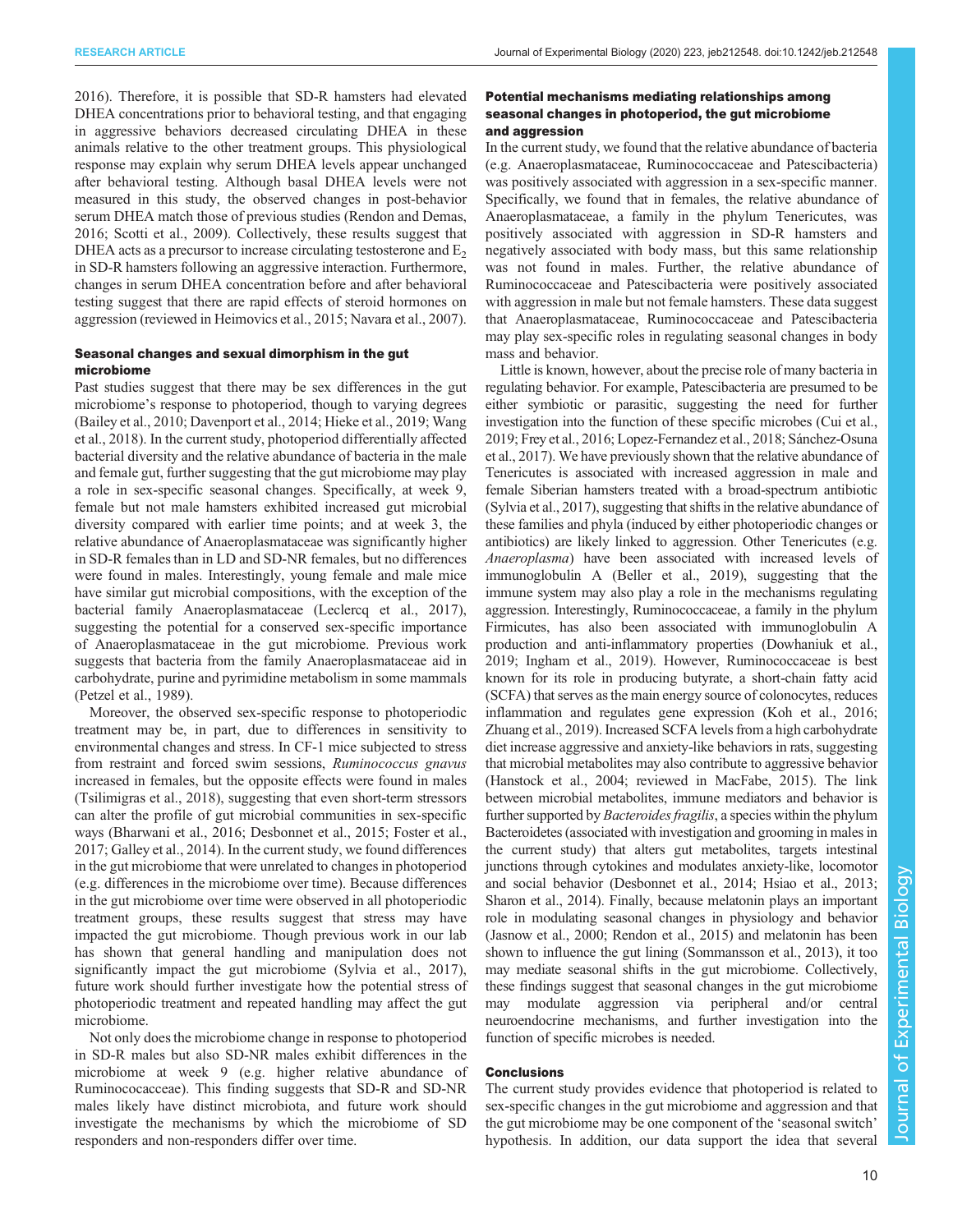<span id="page-10-0"></span>interconnected systems contribute to seasonal changes in aggression, including the brain, immune mediators (e.g. cytokines), gut hormones and microbial metabolites. We are just beginning to understand the potential benefits of microbiometargeted human therapies, and continued study of the mechanisms underlying aggressive behavior will likely improve such therapeutic treatments. Taken together, our research sheds important light on an area of research that is critical for understanding the basic mechanisms regulating seasonal shifts in physiology and behavior.

#### Acknowledgements

The authors thank C. G. Logan, E. A. Morrison and E. A. St John for assistance in behavioral filming, fecal sampling, necropsies and general animal procedures; and K. Hu and W. Forrester for their helpful discussions and suggestions on a previous version of the manuscript.

## Competing interests

The authors declare no competing or financial interests.

#### Author contributions

Conceptualization: C.C.R., K.E.S., J.E.D., G.E.D.; Methodology: C.C.R., K.E.S., J.E.D., G.E.D.; Software: C.C.R., K.E.S., K.M.M.; Validation: C.C.R., K.E.S., K.M.M.; Formal analysis: C.C.R., K.E.S., K.M.M.; Investigation: C.C.R., K.E.S., K.M.M., J.E.D., S.G.H., M.P.V.; Resources: K.E.S., K.M.M., J.E.D., G.E.D.; Data curation: C.C.R.; Writing - original draft: C.C.R.; Writing - review & editing: C.C.R., K.E.S., K.M.M., J.E.D., S.G.H., M.P.V., G.E.D.; Visualization: C.C.R., K.E.S., K.M.M.; Supervision: K.E.S., K.M.M., J.E.D., G.E.D.; Project administration: C.C.R., K.E.S., J.E.D., G.E.D.; Funding acquisition: C.C.R., K.E.S., K.M.M., G.E.D.

#### Funding

This work was supported by National Science Foundation grant IOS-1656414 and National Institutes of Health (NIH) grant MH109942 (G.E.D.), NIH Training grant T32HD049336 (K.E.S. and K.M.M.), a Hutton Honors College Research Grant (C.C.R.), a Hutton Honors College Research Partnership Grant (C.C.R.), and Indiana University. Deposited in PMC for release after 12 months.

#### Supplementary information

Supplementary information available online at <http://jeb.biologists.org/lookup/doi/10.1242/jeb.212548.supplemental>

#### References

- [Armanhi, J. S. L., de Souza, R. S. C., de Arau](https://doi.org/10.1038/srep29543)́jo, L. M., Okura, V. K., Mieczkowski, P., Imperial, J. and Arruda, P. [\(2016\). Multiplex amplicon sequencing for microbe](https://doi.org/10.1038/srep29543) [identification in community-based culture collections.](https://doi.org/10.1038/srep29543) Sci. Rep. 6, 29543. doi:10. [1038/srep29543](https://doi.org/10.1038/srep29543)
- [Bailey, M. T., Walton, J. C., Dowd, S. E., Weil, Z. M. and Nelson, R. J.](https://doi.org/10.1016/j.bbi.2009.12.010) (2010). [Photoperiod modulates gut bacteria composition in male Siberian hamsters](https://doi.org/10.1016/j.bbi.2009.12.010) (Phodopus sungorus). Brain. Behav. Immun. 24[, 577-584. doi:10.1016/j.bbi.](https://doi.org/10.1016/j.bbi.2009.12.010) [2009.12.010](https://doi.org/10.1016/j.bbi.2009.12.010)
- [Bailey, A. M., Legan, S. J., Meretsky, V. J. and Demas, G. E.](https://doi.org/10.1016/j.ygcen.2017.06.004) (2017). Effects of [exogenous leptin on seasonal reproductive responses to interacting](https://doi.org/10.1016/j.ygcen.2017.06.004) [environmental cues in female Siberian hamsters.](https://doi.org/10.1016/j.ygcen.2017.06.004) Gen. Comp. Endocrinol. 250, [95-103. doi:10.1016/j.ygcen.2017.06.004](https://doi.org/10.1016/j.ygcen.2017.06.004)
- Bartness, T. J. and Wade, G. N. [\(1985\). Photoperiodic control of seasonal body](https://doi.org/10.1016/0149-7634(85)90006-5) [weight cycles in hamsters.](https://doi.org/10.1016/0149-7634(85)90006-5) Neurosci. Biobehav. Rev. 9, 599-612. doi:10.1016/ [0149-7634\(85\)90006-5](https://doi.org/10.1016/0149-7634(85)90006-5)
- [Bartness, T. J., Powers, J. B., Hastings, M. H., Bittman, E. L. and Goldman, B. D.](https://doi.org/10.1111/j.1600-079X.1993.tb00903.x) [\(1993\). The timed infusion paradigm for melatonin delivery: what has it taught us](https://doi.org/10.1111/j.1600-079X.1993.tb00903.x) [about the melatonin signal, its reception, and the photoperiodic control of](https://doi.org/10.1111/j.1600-079X.1993.tb00903.x) seasonal responses? J. Pineal Res. 15[, 161-190. doi:10.1111/j.1600-079X.1993.](https://doi.org/10.1111/j.1600-079X.1993.tb00903.x) [tb00903.x](https://doi.org/10.1111/j.1600-079X.1993.tb00903.x)
- [Bedrosian, T. A., Fonken, L. K., Demas, G. E. and Nelson, R. J.](https://doi.org/10.1016/j.yhbeh.2011.11.011) (2012). [Photoperiod-dependent effects of neuronal nitric oxide synthase inhibition on](https://doi.org/10.1016/j.yhbeh.2011.11.011) [aggression in Siberian hamsters.](https://doi.org/10.1016/j.yhbeh.2011.11.011) Horm. Behav. 61, 176-180. doi:10.1016/j. [yhbeh.2011.11.011](https://doi.org/10.1016/j.yhbeh.2011.11.011)
- [Beller, A., Kruglov, A., Durek, P., von Goetze, V., Hoffmann, U., Maier, R.,](https://doi.org/10.1136/annrheumdis-2018-EWRR2019.92) [Heiking, K., Siegmund, B., Heinz, G., Mashreghi, M.-F. et al.](https://doi.org/10.1136/annrheumdis-2018-EWRR2019.92) (2019). P104 [Anaeroplasma, a potential anti-inflammatory probiotic for the treatment of chronic](https://doi.org/10.1136/annrheumdis-2018-EWRR2019.92) intestinal inflammation. Ann. Rheum. Dis. 78[, A45-A46. doi:10.1136/](https://doi.org/10.1136/annrheumdis-2018-EWRR2019.92) [annrheumdis-2018-EWRR2019.92](https://doi.org/10.1136/annrheumdis-2018-EWRR2019.92)
- [Bharwani, A., Mian, M. F., Foster, J. A., Surette, M. G., Bienenstock, J. and](https://doi.org/10.1016/j.psyneuen.2015.10.001) Forsythe, P. [\(2016\). Structural & functional consequences of chronic](https://doi.org/10.1016/j.psyneuen.2015.10.001) [psychosocial stress on the microbiome & host.](https://doi.org/10.1016/j.psyneuen.2015.10.001) Psychoneuroendocrinology 63, [217-227. doi:10.1016/j.psyneuen.2015.10.001](https://doi.org/10.1016/j.psyneuen.2015.10.001)
- Cani, P. D. [\(2018\). Human gut microbiome: hopes, threats and promises.](https://doi.org/10.1136/gutjnl-2018-316723) Gut 67, [1716-1725. doi:10.1136/gutjnl-2018-316723](https://doi.org/10.1136/gutjnl-2018-316723)
- Carlton, E. D. and Demas, G. E. [\(2015\). Body mass affects seasonal variation in](https://doi.org/10.1242/jeb.120576) [sickness intensity in a seasonally breeding rodent.](https://doi.org/10.1242/jeb.120576) J. Exp. Biol. 218, 1667-1676. [doi:10.1242/jeb.120576](https://doi.org/10.1242/jeb.120576)
- Clarke, G., O'[Mahony, S., Dinan, T. G. and Cryan, J. F.](https://doi.org/10.1111/apa.12674) (2014). Priming for health: [gut microbiota acquired in early life regulates physiology, brain and behaviour.](https://doi.org/10.1111/apa.12674) Acta Paediatr. 103[, 812-819. doi:10.1111/apa.12674](https://doi.org/10.1111/apa.12674)
- [Collins, S. M., Surette, M. and Bercik, P.](https://doi.org/10.1038/nrmicro2876) (2012). The interplay between the [intestinal microbiota and the brain.](https://doi.org/10.1038/nrmicro2876) Nat. Rev. Microbiol. 10, 735-742. doi:10.1038/ [nrmicro2876](https://doi.org/10.1038/nrmicro2876)
- [Cui, M., Xiao, H., Luo, D., Zhang, X., Zhao, S., Zheng, Q., Li, Y., Zhao, Y., Dong,](https://doi.org/10.3390/ijms17111786) J., Li, H. et al. [\(2016\). Circadian rhythm shapes the gut microbiota affecting host](https://doi.org/10.3390/ijms17111786) radiosensitivity. Int. J. Mol. Sci. 17[, 1786. doi:10.3390/ijms17111786](https://doi.org/10.3390/ijms17111786)
- [Cui, G., Li, J., Gao, Z. and Wang, Y.](https://doi.org/10.7717/peerj.6961) (2019). Spatial variations of microbial [communities in abyssal and hadal sediments across the Challenger Deep.](https://doi.org/10.7717/peerj.6961) PeerJ 7[, e6961. doi:10.7717/peerj.6961](https://doi.org/10.7717/peerj.6961)
- [Davenport, E. R., Mizrahi-Man, O., Michelini, K., Barreiro, L. B., Ober, C. and](https://doi.org/10.1371/journal.pone.0090731) Gilad, Y. [\(2014\). Seasonal variation in human gut microbiome composition.](https://doi.org/10.1371/journal.pone.0090731) PLoS ONE 9[, e90731. doi:10.1371/journal.pone.0090731](https://doi.org/10.1371/journal.pone.0090731)
- [Desbonnet, L., Clarke, G., Shanahan, F., Dinan, T. G. and Cryan, J. F.](https://doi.org/10.1038/mp.2013.65) (2014). [Microbiota is essential for social development in the mouse.](https://doi.org/10.1038/mp.2013.65) Mol. Psychiatry 19, [146-148. doi:10.1038/mp.2013.65](https://doi.org/10.1038/mp.2013.65)
- [Desbonnet, L., Clarke, G., Traplin, A., O](https://doi.org/10.1016/j.bbi.2015.04.004)'Sullivan, O., Crispie, F., Moloney, R. D., [Cotter, P. D., Dinan, T. G. and Cryan, J. F.](https://doi.org/10.1016/j.bbi.2015.04.004) (2015). Gut microbiota depletion from [early adolescence in mice: implications for brain and behaviour.](https://doi.org/10.1016/j.bbi.2015.04.004) Brain. Behav. Immun. 48[, 165-173. doi:10.1016/j.bbi.2015.04.004](https://doi.org/10.1016/j.bbi.2015.04.004)
- [Dowhaniuk, J. K., Szamosi, J., Chorlton, S., Owens, J., Mileski, H., Clause, R.,](https://doi.org/10.1002/jpen.1715) [Pernica, J. M., Bowdish, D. M. E., Surette, M. G. and Ratcliffe, E. M.](https://doi.org/10.1002/jpen.1715) (2019). [Starving the gut: a deficit of butyrate in the intestinal ecosystem of children with](https://doi.org/10.1002/jpen.1715) intestinal failure. J. Parenter. Enteral Nutr. [jpen.1715. doi:10.1002/jpen.1715](https://doi.org/10.1002/jpen.1715)
- [Foley, K. A., MacFabe, D. F., Vaz, A., Ossenkopp, K.-P. and Kavaliers, M.](https://doi.org/10.1016/j.ijdevneu.2014.04.001) (2014). [Sexually dimorphic effects of prenatal exposure to propionic acid and](https://doi.org/10.1016/j.ijdevneu.2014.04.001) [lipopolysaccharide on social behavior in neonatal, adolescent, and adult rats:](https://doi.org/10.1016/j.ijdevneu.2014.04.001) [Implications for autism spectrum disorders.](https://doi.org/10.1016/j.ijdevneu.2014.04.001) Int. J. Dev. Neurosci. 39, 68-78. [doi:10.1016/j.ijdevneu.2014.04.001](https://doi.org/10.1016/j.ijdevneu.2014.04.001)
- [Foster, J. A., Rinaman, L. and Cryan, J. F.](https://doi.org/10.1016/j.ynstr.2017.03.001) (2017). Stress & the gut-brain axis: regulation by the microbiome. Neurobiol. Stress 7[, 124-136. doi:10.1016/j.ynstr.](https://doi.org/10.1016/j.ynstr.2017.03.001) [2017.03.001](https://doi.org/10.1016/j.ynstr.2017.03.001)
- Freeman, D. A. and Goldman, B. D. [\(1997\). Photoperiod nonresponsive Siberian](https://doi.org/10.1177/074873049701200203) [hamsters: effect of age on the probability of nonresponsiveness.](https://doi.org/10.1177/074873049701200203) J. Biol. Rhythms 12[, 110-121. doi:10.1177/074873049701200203](https://doi.org/10.1177/074873049701200203)
- [Frey, B., Rime, T., Phillips, M., Stierli, B., Hajdas, I., Widmer, F. and Hartmann,](https://doi.org/10.1093/femsec/fiw018) M. [\(2016\). Microbial diversity in European alpine permafrost and active layers.](https://doi.org/10.1093/femsec/fiw018) FEMS Microbiol. Ecol. 92[, fiw018. doi:10.1093/femsec/fiw018](https://doi.org/10.1093/femsec/fiw018)
- [Galley, J. D., Nelson, M. C., Yu, Z., Dowd, S. E., Walter, J., Kumar, P. S., Lyte, M.](https://doi.org/10.1186/1471-2180-14-189) and Bailey, M. T. [\(2014\). Exposure to a social stressor disrupts the community](https://doi.org/10.1186/1471-2180-14-189) [structure of the colonic mucosa-associated microbiota.](https://doi.org/10.1186/1471-2180-14-189) BMC Microbiol. 14, 189. [doi:10.1186/1471-2180-14-189](https://doi.org/10.1186/1471-2180-14-189)
- [Ghaisas, S., Maher, J. and Kanthasamy, A.](https://doi.org/10.1016/j.pharmthera.2015.11.012) (2016). Gut microbiome in health and disease: Linking the microbiome–gut–[brain axis and environmental factors in the](https://doi.org/10.1016/j.pharmthera.2015.11.012) [pathogenesis of systemic and neurodegenerative diseases.](https://doi.org/10.1016/j.pharmthera.2015.11.012) Pharmacol. Ther. 158[, 52-62. doi:10.1016/j.pharmthera.2015.11.012](https://doi.org/10.1016/j.pharmthera.2015.11.012)
- Goldman, B. D. [\(2001\). Mammalian photoperiodic system: formal properties and](https://doi.org/10.1177/074873001129001980) [neuroendocrine mechanisms of photoperiodic time measurement.](https://doi.org/10.1177/074873001129001980) J. Biol. Rhythms 16[, 283-301. doi:10.1177/074873001129001980](https://doi.org/10.1177/074873001129001980)
- Gorman, M. R. and Zucker, I. [\(1995\). Testicular regression and recrudescence](https://doi.org/10.1152/ajpregu.1995.269.4.R800) [without subsequent photorefractoriness in Siberian hamsters.](https://doi.org/10.1152/ajpregu.1995.269.4.R800) Am. J. Physiol. 269[, R800-R806. doi:10.1152/ajpregu.1995.269.4.R800](https://doi.org/10.1152/ajpregu.1995.269.4.R800)
- [Hanstock, T. L., Clayton, E. H., Li, K. M. and Mallet, P. E.](https://doi.org/10.1016/j.physbeh.2004.04.002) (2004). Anxiety and [aggression associated with the fermentation of carbohydrates in the hindgut of](https://doi.org/10.1016/j.physbeh.2004.04.002) rats. Physiol. Behav. 82[, 357-368. doi:10.1016/j.physbeh.2004.04.002](https://doi.org/10.1016/j.physbeh.2004.04.002)
- [Heimovics, S. A., Trainor, B. C. and Soma, K. K.](https://doi.org/10.1093/icb/icv048) (2015). Rapid Effects of estradiol [on aggression in birds and mice: the fast and the furious.](https://doi.org/10.1093/icb/icv048) Integr. Comp. Biol. 55, [281-293. doi:10.1093/icb/icv048](https://doi.org/10.1093/icb/icv048)
- [Hieke, A.-S. C., Hubert, S. M. and Athrey, G.](https://doi.org/10.7717/peerj.6592) (2019). Circadian disruption and [divergent microbiota acquisition under extended photoperiod regimens in](https://doi.org/10.7717/peerj.6592) chicken. PeerJ 7[, e6592. doi:10.7717/peerj.6592](https://doi.org/10.7717/peerj.6592)
- Hill, M. O. [\(1973\). Diversity and evenness: a unifying notation and its](https://doi.org/10.2307/1934352) consequences. Ecology 54[, 427-432. doi:10.2307/1934352](https://doi.org/10.2307/1934352)
- [Hsiao, E. Y., McBride, S. W., Hsien, S., Sharon, G., Hyde, E. R., McCue, T., Codelli,](https://doi.org/10.1016/j.cell.2013.11.024) [J. A., Chow, J., Reisman, S. E., Petrosino, J. F. et al.](https://doi.org/10.1016/j.cell.2013.11.024) (2013). Microbiota modulate [behavioral and physiological abnormalities associated with neurodevelopmental](https://doi.org/10.1016/j.cell.2013.11.024) disorders. Cell 155[, 1451-1463. doi:10.1016/j.cell.2013.11.024](https://doi.org/10.1016/j.cell.2013.11.024)
- [Ingham, A. C., Kielsen, K., Cilieborg, M. S., Lund, O., Holmes, S., Aarestrup,](https://doi.org/10.1186/s40168-019-0745-z) F. M., Müller, K. G. and Pamp, S. J. [\(2019\). Specific gut microbiome members](https://doi.org/10.1186/s40168-019-0745-z) [are associated with distinct immune markers in pediatric allogeneic hematopoietic](https://doi.org/10.1186/s40168-019-0745-z) stem cell transplantation. Microbiome 7[, 131. doi:10.1186/s40168-019-0745-z](https://doi.org/10.1186/s40168-019-0745-z)
- [Jasnow, A. M., Huhman, K. L., Bartness, T. J. and Demas, G. E.](https://doi.org/10.1006/hbeh.2000.1604) (2000). Short-day [increases in aggression are inversely related to circulating testosterone](https://doi.org/10.1006/hbeh.2000.1604)